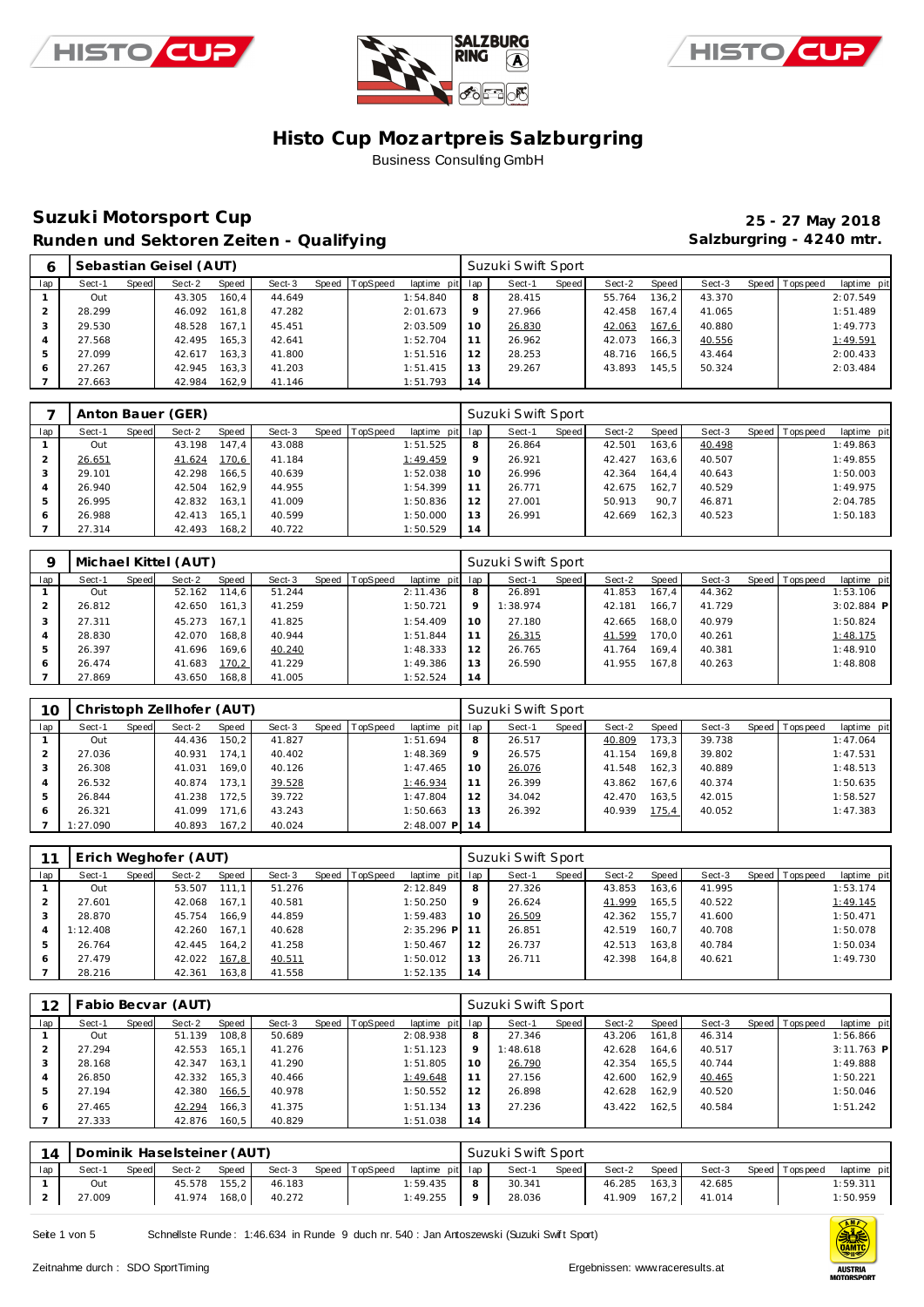





### **Suzuki Motorsport Cup 25 - 27 May 2018**

### Runden und Sektoren Zeiten - Qualifying **Salzburgring - 4240 mtr.** Salzburgring - 4240 mtr.

|  | 26.984   | 168.8<br>42.462 | 45.090 | 1:54.536      | $-10$ | 27.669 | 43.113<br>$167.2$ J | 40.048 | 1:50.830 |
|--|----------|-----------------|--------|---------------|-------|--------|---------------------|--------|----------|
|  | 1:12.642 | 42.434<br>164.2 | 40.724 | 2:35.800 P 11 |       | 26.470 | 170,0<br>41.667     | 39.997 | 1:48.134 |
|  | 27.920   | 168.8<br>41.975 | 40.802 | 1:50.697      | 12    | 27.073 | 166.7<br>42.377     | 40.342 | 1:49.792 |
|  | 26.758   | 163.1<br>42.412 | 40.529 | 1:49.699      | 13    | 26.656 | 162.0<br>42.933     | 44.713 | 1:54.302 |
|  | 28.392   | 128,2<br>52.390 | 44.971 | 2:05.753      |       |        |                     |        |          |

| 15  |        |       | Markus Pleschberger (AUT) |           |        |         |          |             |         | Suzuki Swift Sport |       |        |       |        |                |              |
|-----|--------|-------|---------------------------|-----------|--------|---------|----------|-------------|---------|--------------------|-------|--------|-------|--------|----------------|--------------|
| lap | Sect-1 | Speed | Sect-2                    | Speed     | Sect-3 | Speed I | TopSpeed | laptime pit | lap     | Sect-1             | Speed | Sect-2 | Speed | Sect-3 | Speed Topspeed | laptime pit  |
|     | Out    |       | 51.249                    | $111.0$ J | 51.256 |         |          | 2:09.572    | 8       | 1:43.622           |       | 41.924 | 167.6 | 40.292 |                | $3:05.838$ P |
| 2   | 26.621 |       | 41.682                    | 164.2     | 41.452 |         |          | 1:49.755    | $\circ$ | 26.459             |       | 41.611 | 168.4 | 40.179 |                | 1:48.249     |
| 3   | 27.124 |       | 42.880                    | 164.0     | 45.224 |         |          | 1:55.228    | 10      | 26.696             |       | 41.621 | 168.2 | 40.182 |                | 1:48.499     |
| 4   | 26.837 |       | 41.996                    | 166.1     | 40.396 |         |          | 1:49.229    | 11      | 26.662             |       | 41.448 | 168,8 | 40.298 |                | 1:48.408     |
| 5   | 26.448 |       | 41.908                    | 166.7     | 40.526 |         |          | 1:48.882    | 12      | 26.709             |       | 41.605 | 168.6 | 40.363 |                | 1:48.677     |
| 6   | 31.069 |       | 53.192                    | 107.9     | 44.934 |         |          | 2:09.195    | 13      | 26.568             |       | 41.476 | 167.4 | 40.227 |                | 1:48.271     |
|     | 26.621 |       | 45.872                    | 141.0     | 43.876 |         |          | 1:56.369    | 14      |                    |       |        |       |        |                |              |

| 16  |          |       | Peter Eibisberger (AUT) |       |        |                  |              |             | Suzuki Swift Sport |       |        |       |        |                |             |
|-----|----------|-------|-------------------------|-------|--------|------------------|--------------|-------------|--------------------|-------|--------|-------|--------|----------------|-------------|
| lap | Sect-1   | Speed | Sect-2                  | Speed | Sect-3 | Speed   TopSpeed | laptime pit  | lap         | Sect-1             | Speed | Sect-2 | Speed | Sect-3 | Speed Topspeed | laptime pit |
|     | Out      |       | 57.788                  | 112.0 | 44.677 |                  | 2:11.368     | 8           | 26.168             |       | 41.122 | 171.8 | 39.599 |                | 1:46.889    |
|     | 26.528   |       | 41.254                  | 173.1 | 40.038 |                  | 1:47.820     | $\mathsf Q$ | 26.460             |       | 41.426 | 172.5 | 40.413 |                | 1:48.299    |
| 3   | 28.572   |       | 41.469                  | 173.9 | 40.413 |                  | 1:50.454     | 10          | 26.617             |       | 41.531 | 175.0 | 39.856 |                | 1:48.004    |
| 4   | 26.019   |       | 40.866                  | 171.8 | 40.214 |                  | 1:47.099     | 11          | 26.195             |       | 41.417 | 170.2 | 39.485 |                | 1:47.097    |
| 5   | 26.361   |       | 41.360                  | 172.5 | 39.692 |                  | 1:47.413     | 12          | 26.420             |       | 41.692 | 167.4 | 39.865 |                | 1:47.977    |
| 6   | 26.160   |       | 42.532                  | 143.4 | 44.022 |                  | 1:52.714     | 13          | 32.221             |       | 45.114 | 151.9 | 47.325 |                | 2:04.660    |
|     | 1:23.432 |       | 41.667                  | 161.6 | 41.642 |                  | $2:46.741$ P | 14          |                    |       |        |       |        |                |             |

| 26  |          |       | Max Wimmer (AUT) |       |        |                |                 |    | Suzuki Swift Sport |       |        |       |        |                |             |
|-----|----------|-------|------------------|-------|--------|----------------|-----------------|----|--------------------|-------|--------|-------|--------|----------------|-------------|
| lap | Sect-1   | Speed | Sect-2           | Speed | Sect-3 | Speed TopSpeed | laptime pit lap |    | Sect-1             | Speed | Sect-2 | Speed | Sect-3 | Speed Topspeed | laptime pit |
|     | Out      |       | 57.495           | 118.6 | 44.874 |                | 2:11.665        | 8  | 26.291             |       | 41.808 | 166.7 | 40.344 |                | 1:48.443    |
|     | 26.228   |       | 41.152           | 173.5 | 40.981 |                | 1:48.361        | 9  | 26.243             |       | 41.088 | 172.9 | 39.603 |                | 1:46.934    |
|     | 28.460   |       | 41.481           | 172.5 | 40.210 |                | 1:50.151        | 10 | 26.956             |       | 41.831 | 172.5 | 39.429 |                | 1:48.216    |
| 4   | 26.123   |       | 41.091           | 173,7 | 39.711 |                | 1:46.925        | 11 | 26.568             |       | 42.453 | 170.6 | 40.582 |                | 1:49.603    |
| 5   | 26.278   |       | 41.785           | 164.8 | 42.269 |                | 1:50.332        | 12 | 26.203             |       | 41.468 | 172.0 | 39.928 |                | 1:47.599    |
| 6   | 26.158   |       | 41.532           | 170.0 | 41.221 |                | 1:48.911        | 13 | 26.838             |       | 46.486 | 140.6 | 45.934 |                | 1:59.258    |
|     | 1:24.381 |       | 41.731           | 158.6 | 41.239 |                | $2:47.351$ P    | 14 |                    |       |        |       |        |                |             |

| 30      |        |       | Oliver Müller (AUT) |       |        |       |          |             |         | Suzuki Swift Sport |       |        |       |        |       |            |              |
|---------|--------|-------|---------------------|-------|--------|-------|----------|-------------|---------|--------------------|-------|--------|-------|--------|-------|------------|--------------|
| lap     | Sect-1 | Speed | Sect-2              | Speed | Sect-3 | Speed | TopSpeed | laptime pit | lap     | Sect-1             | Speed | Sect-2 | Speed | Sect-3 | Speed | T ops peed | laptime pit  |
|         | Out    |       | 42.574              | 161.4 | 40.756 |       |          | 1:49.822    |         | 27.016             |       | 41.800 | 169.8 | 42.308 |       |            | 1:51.124     |
|         | 26.784 |       | 40.999              | 174,3 | 39.913 |       |          | 1:47.696    | 8       | 1:44.494           |       | 42.087 | 167.4 | 39.975 |       |            | $3:06.556$ P |
|         | 28.501 |       | 42.225              | 171.0 | 39.870 |       |          | 1:50.596    | $\circ$ | 26.386             |       | 41.909 | 166.7 | 40.083 |       |            | 1:48.378     |
|         | 26.124 |       | 41.235              | 171.8 | 39.749 |       |          | 1:47.108    | 10      | 26.455             |       | 41.408 | 169.8 | 39.738 |       |            | 1:47.601     |
|         | 26.470 |       | 41.269              | 173.9 | 39.981 |       |          | 1:47.720    | 11      | 26.615             |       | 41.579 | 170.6 | 39.619 |       |            | 1:47.813     |
| $\circ$ | 26.470 |       | 41.403              | 171.2 | 39.478 |       |          | 1:47.351    | 12      | 26.490             |       | 49.181 | 136.2 | 53.752 |       |            | 2:09.423     |

| 46             |        |       | Hermann Neubauer (AUT) |       |        |       |                 |                 |         | Suzuki Swift Sport |       |        |       |        |                 |              |
|----------------|--------|-------|------------------------|-------|--------|-------|-----------------|-----------------|---------|--------------------|-------|--------|-------|--------|-----------------|--------------|
| lap            | Sect-1 | Speed | Sect-2                 | Speed | Sect-3 | Speed | <b>TopSpeed</b> | laptime pit lap |         | Sect-1             | Speed | Sect-2 | Speed | Sect-3 | Speed Tops peed | laptime pit  |
|                | Out    |       | 44.323                 | 150.5 | 41.927 |       |                 | 1:51.242        | 8       | 1:20.604           |       | 42.882 | 165.5 | 40.179 |                 | $2:43.665$ P |
|                | 26.732 |       | 41.329                 | 173.1 | 40.337 |       |                 | 1:48.398        | $\circ$ | 26.449             |       | 41.267 | 171.2 | 39.682 |                 | 1:47.398     |
|                | 29.216 |       | 41.695                 | 174.3 | 39.626 |       |                 | 1:50.537        | 10      | 26.317             |       | 41.031 | 174.3 | 39.944 |                 | 1:47.292     |
| $\overline{4}$ | 26.218 |       | 41.665                 | 168.4 | 40.217 |       |                 | 1:48.100        |         | 27.149             |       | 44.084 | 167.8 | 40.631 |                 | 1:51.864     |
| 5              | 26.283 |       | 41.235                 | 168.4 | 40.606 |       |                 | 1:48.124        | 12      | 27.020             |       | 49.049 | 151.1 | 42.426 |                 | 1:58.495     |
| 6              | 26.181 |       | 41.123                 | 170.4 | 39.768 |       |                 | 1:47.072        | 13      | 27.575             |       | 41.810 | 170.2 | 43.820 |                 | 1:53.205     |
|                | 26.345 |       | 41.891                 | 167.2 | 42.253 |       |                 | 1:50.489        | 14      |                    |       |        |       |        |                 |              |

| 50             |          |       | Martin Zellhofer (AUT) |       |        |       |          |                 |         | Suzuki Swift Sport |       |        |       |        |                |             |
|----------------|----------|-------|------------------------|-------|--------|-------|----------|-----------------|---------|--------------------|-------|--------|-------|--------|----------------|-------------|
| lap            | Sect-1   | Speed | Sect-2                 | Speed | Sect-3 | Speed | TopSpeed | laptime pit lap |         | Sect-1             | Speed | Sect-2 | Speed | Sect-3 | Speed Topspeed | laptime pit |
|                | Out      |       | 44.694                 | 150.3 | 41.805 |       |          | 1:52.593        | 8       | 26.413             |       | 41.071 | 173.7 | 39.658 |                | 1:47.142    |
|                | 26.437   |       | 41.362                 | 173.1 | 40.551 |       |          | 1:48.350        | $\circ$ | 26.543             |       | 41.222 | 170.2 | 39.901 |                | 1:47.666    |
|                | 26.453   |       | 41.243                 | 170.2 | 39.694 |       |          | 1:47.390        | 10      | 26.607             |       | 41.318 | 173.7 | 39.751 |                | 1:47.676    |
| $\overline{4}$ | 26.359   |       | 41.581                 | 173.5 | 39.476 |       |          | 1:47.416        |         | 27.784             |       | 43.213 | 167.4 | 40.143 |                | 1:51.140    |
| 5              | 26.419   |       | 41.742                 | 168.4 | 40.265 |       |          | 1:48.426        | 12      | 28.249             |       | 48.378 | 151.9 | 41.610 |                | 1:58.237    |
| 6              | 26.294   |       | 41.216                 | 172.0 | 41.120 |       |          | 1:48.630        | 13      | 27.026             |       | 40.964 | 176,3 | 40.274 |                | 1:48.264    |
|                | 1:27.902 |       | 41.366                 | 170.6 | 39.943 |       |          | $2:49.211$ P    | 14      |                    |       |        |       |        |                |             |

Seite 2 von 5 Schnellste Runde : 1:46.634 in Runde 9 duch nr. 540 : Jan Antoszewski (Suzuki Swift Sport)

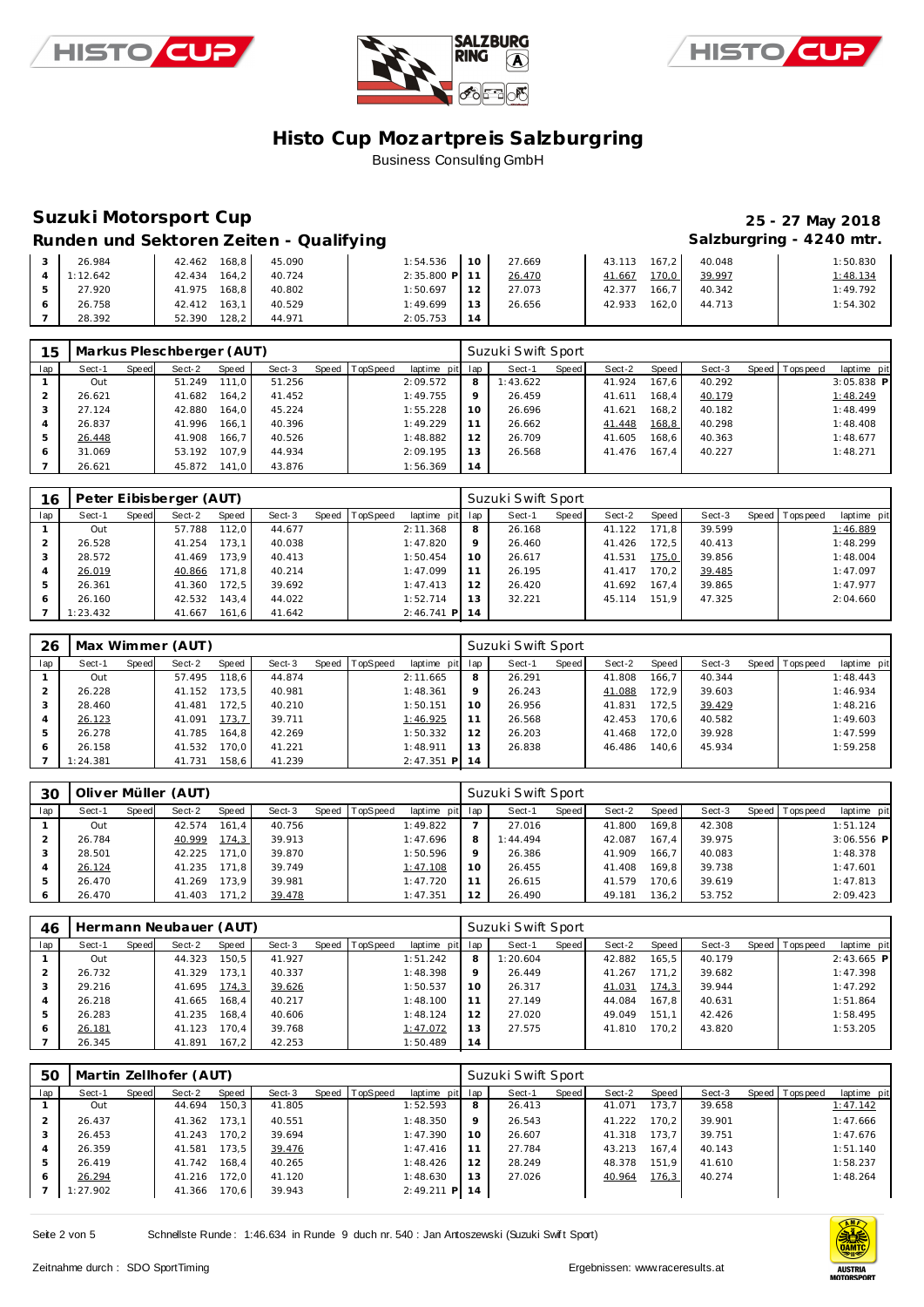





### **Suzuki Motorsport Cup 25 - 27 May 2018** Runden und Sektoren Zeiten - Qualifying **Salzburgring - 4240 mtr.** Salzburgring - 4240 mtr.

| 67  | J.     |       | Maderthaner (AU) |       |        |                |                 |    | Suzuki Swift Sport |       |        |       |        |         |            |             |
|-----|--------|-------|------------------|-------|--------|----------------|-----------------|----|--------------------|-------|--------|-------|--------|---------|------------|-------------|
| lap | Sect-1 | Speed | Sect-2           | Speed | Sect-3 | Speed TopSpeed | laptime pit lap |    | Sect-1             | Speed | Sect-2 | Speed | Sect-3 | Speed I | T ops peed | laptime pit |
|     | Out    |       | 44.379           | 162.3 | 48.070 |                | 1:59.937        | 8  | 27.869             |       | 44.107 | 143.1 | 44.872 |         |            | 1:56.848    |
|     | 28.342 |       | 45.151           | 143.4 | 45.422 |                | 1:58.915        | 9  | 27.833             |       | 44.657 | 167,6 | 43.931 |         |            | 1:56.421    |
| 3   | 29.835 |       | 43.751           | 166.9 | 44.605 |                | 1:58.191        | 10 | 27.575             |       | 42.568 | 166,3 | 44.031 |         |            | 1:54.174    |
| 4   | 27.664 |       | 42.731           | 166.3 | 45.050 |                | 1:55.445        | 11 | 30.293             |       | 49.895 | 153,0 | 44.722 |         |            | 2:04.910    |
| 5   | 27.769 |       | 42.647           | 167.2 | 44.533 |                | 1:54.949        | 12 | 27.593             |       | 42.626 | 165.5 | 43.967 |         |            | 1:54.186    |
| 6   | 27.748 |       | 42.783           | 166.3 | 44.140 |                | 1:54.671        | 13 | 29.958             |       | 47.126 | 140.4 | 52.933 |         |            | 2:10.017    |
|     | 28.390 |       | 44.996           | 116,7 | 50.243 |                | 2:03.629        | 14 |                    |       |        |       |        |         |            |             |

| 503 | László Ács |       |        |       |        |       |          |                 | Suzuki Swift Sport |       |        |         |        |                 |              |  |
|-----|------------|-------|--------|-------|--------|-------|----------|-----------------|--------------------|-------|--------|---------|--------|-----------------|--------------|--|
| lap | Sect-1     | Speed | Sect-2 | Speed | Sect-3 | Speed | TopSpeed | laptime pit lap | Sect-1             | Speed | Sect-2 | Speed I | Sect-3 | Speed Tops peed | laptime pit  |  |
|     | Out        |       | 50.612 | 116.9 | 46.290 |       |          | 2:09.314        | 31.560             |       | 43.754 | 162.2   | 48.396 |                 | 2:03.710     |  |
|     | 26.770     |       | 43.417 | 152.2 | 43.185 |       |          | 1:53.372        | 3:46.688           |       | 43.857 | 158.6   | 41.939 |                 | $5:12.484$ P |  |
|     | 29.023     |       | 44.628 | 163.5 | 45.047 |       |          | 1:58.698        | 27.677             |       | 43.892 | 126.9   | 51.560 |                 | 2:03.129     |  |
|     | 26.831     |       | 41.731 | 167,2 | 40.150 |       |          | 1:48.712        |                    |       |        |         |        |                 |              |  |

| 504 | Róbert Kegyes |       |        |       |        |       |          |                 |         | Suzuki Swift Sport |       |        |       |        |                |             |
|-----|---------------|-------|--------|-------|--------|-------|----------|-----------------|---------|--------------------|-------|--------|-------|--------|----------------|-------------|
| lap | Sect-1        | Speed | Sect-2 | Speed | Sect-3 | Speed | TopSpeed | laptime pit lap |         | Sect-1             | Speed | Sect-2 | Speed | Sect-3 | Speed Topspeed | laptime pit |
|     | Out           |       | 43.789 | 146.3 | 43.045 |       |          | 1:53.482        |         | 26.097             |       | 41.304 | 169,0 | 40.147 |                | 1:47.548    |
|     | 26.476        |       | 42.080 | 166.3 | 40.536 |       |          | 1:49.092        | 8       | 28.068             |       | 51.917 | 141.3 | 44.230 |                | 2:04.215    |
|     | 26.945        |       | 43.921 | 166.7 | 45.892 |       |          | 1:56.758        | $\circ$ | 28.221             |       | 45.467 | 153.7 | 43.754 |                | 1:57.442    |
|     | 2:21.490      |       | 48.065 | 136,6 | 47.706 |       |          | 3:57.261<br>P   |         | 28.022             |       | 44.781 | 163.1 | 41.992 |                | 1:54.795    |
| 5   | 26.466        |       | 41.881 | 166.1 | 40.335 |       |          | 1:48.682        |         | 26.134             |       | 42.407 | 142.9 | 52.083 |                | 2:00.624    |
| O   | 31.255        |       | 44.904 | 165.3 | 43.364 |       |          | 1:59.523        | 12      |                    |       |        |       |        |                |             |

| 507 | Gerg   | Rácz  |        |       |        |       |          |             |         | Suzuki Swift Sport |       |        |       |        |         |            |              |
|-----|--------|-------|--------|-------|--------|-------|----------|-------------|---------|--------------------|-------|--------|-------|--------|---------|------------|--------------|
| lap | Sect-1 | Speed | Sect-2 | Speed | Sect-3 | Speed | TopSpeed | laptime pit | lap     | Sect-1             | Speed | Sect-2 | Speed | Sect-3 | Speed I | T ops peed | laptime pit  |
|     | Out    |       | 43.506 | 164.6 | 42.539 |       |          | 1:53.491    | 8       | 26.917             |       | 41.560 | 170,2 | 41.106 |         |            | 1:49.583     |
|     | 26.971 |       | 41.812 | 169.0 | 40.775 |       |          | 1:49.558    | $\circ$ | 26.653             |       | 42.149 | 165.3 | 42.843 |         |            | 1:51.645     |
|     | 27.752 |       | 42.031 | 169.0 | 40.789 |       |          | 1:50.572    | 10      | 2:00.805           |       | 42.099 | 166.7 | 40.249 |         |            | $3:23.153$ P |
|     | 26.673 |       | 42.344 | 164.0 | 40.939 |       |          | 1:49.956    |         | 26.299             |       | 41.371 | 169.4 | 40.024 |         |            | 1:47.694     |
|     | 26.866 |       | 42.444 | 163.8 | 41.011 |       |          | 1:50.321    | 12      | 26.750             |       | 42.026 | 166.3 | 40.689 |         |            | 1:49.465     |
|     | 27.148 |       | 42.501 | 164.0 | 41.348 |       |          | 1:50.997    | 13      | 26.944             |       | 42.278 | 162.3 | 44.512 |         |            | 1:53.734     |
|     | 26.967 |       | 44.909 | 164.6 | 42.087 |       |          | 1:53.963    | 14      |                    |       |        |       |        |         |            |              |

| 509 | I stván Bernula |       |        |       |        |       |          |             |                | Suzuki Swift Sport |       |        |       |        |       |             |             |
|-----|-----------------|-------|--------|-------|--------|-------|----------|-------------|----------------|--------------------|-------|--------|-------|--------|-------|-------------|-------------|
| lap | Sect-1          | Speed | Sect-2 | Speed | Sect-3 | Speed | TopSpeed | laptime pit | lap            | Sect-1             | Speed | Sect-2 | Speed | Sect-3 | Speed | T ops pee d | laptime pit |
|     | Out             |       | 48.482 | 151.1 | 42.820 |       |          | 2:02.003    | 8              | 26.652             |       | 42.806 | 153.7 | 42.142 |       |             | 1:51.600    |
|     | 26.928          |       | 42.770 | 155.3 | 42.915 |       |          | 1:52.613    | $\circ$        | 26.518             |       | 41.414 | 167.4 | 43.116 |       |             | 1:51.048    |
|     | 27.017          |       | 41.376 | 170.6 | 39.664 |       |          | 1:48.057    | 10             | 26.581             |       | 41.985 | 135.1 | 53.214 |       |             | 2:01.780    |
|     | 26.663          |       | 44.016 | 153.8 | 42.400 |       |          | 1:53.079    |                | 29.276             |       | 44.103 | 163,3 | 40.477 |       |             | 1:53.856    |
|     | 26.435          |       | 41.220 | 171.2 | 39.713 |       |          | 1:47.368    | 12             | 26.653             |       | 42.864 | 163.6 | 40.047 |       |             | 1:49.564    |
| 6   | 26.589          |       | 42.786 | 149.4 | 42.279 |       |          | 1:51.654    | <sub>1</sub> 3 | 26.570             |       | 41.909 | 165.7 | 40.219 |       |             | 1:48.698    |
|     | 26.609          |       | 41.392 | 171.0 | 40.086 |       |          | 1:48.087    | 14             |                    |       |        |       |        |       |             |             |

| 514 | Zoltán Balogh |       |        |              |        |       |                 |                 |         | Suzuki Swift Sport |       |        |                    |        |                 |             |
|-----|---------------|-------|--------|--------------|--------|-------|-----------------|-----------------|---------|--------------------|-------|--------|--------------------|--------|-----------------|-------------|
| lap | Sect-1        | Speed | Sect-2 | <b>Speed</b> | Sect-3 | Speed | <b>TopSpeed</b> | laptime pit lap |         | Sect-1             | Speed | Sect-2 | Speed              | Sect-3 | Speed Tops peed | laptime pit |
|     | Out           |       | 57.211 | 114.7        | 51.770 |       |                 | 2:19.721        |         | 29.098             |       | 43.349 | 163.6              | 47.394 |                 | 1:59.841    |
|     | 26.829        |       | 41.687 | 168.8        | 41.064 |       |                 | 1:49.580        | 8       | 2:07.201           |       | 42.123 | 166.1              | 40.405 |                 | 3:29.729 P  |
|     | 26.673        |       | 41.671 | 170,0        | 42.440 |       |                 | 1:50.784        | $\circ$ | 26.669             |       | 41.870 | 167.8 <sub>1</sub> | 40.394 |                 | 1:48.933    |
|     | 2:20.671      |       | 41.892 | 167.8        | 40.342 |       |                 | $3:42.905$ P    |         | 26.565             |       | 41.665 | 167.1              | 40.095 |                 | 1:48.325    |
|     | 26.791        |       | 41.725 | 167.4        | 40.163 |       |                 | 1:48.679        |         | 26.477             |       | 41.495 | 168.0              | 40.267 |                 | 1:48.239    |
|     | 26.708        |       | 42.044 | 167.8        | 40.242 |       |                 | 1:48.994        | 12      | 26.730             |       | 41.459 | 169,8              | 43.308 |                 | 1:51.497    |

| 518 | Lali Szomszéd |       |              |       |        |                |                 |    | Suzuki Swift Sport |       |        |        |        |                |              |
|-----|---------------|-------|--------------|-------|--------|----------------|-----------------|----|--------------------|-------|--------|--------|--------|----------------|--------------|
| lap | Sect-1        | Speed | Sect-2       | Speed | Sect-3 | Speed TopSpeed | laptime pit lap |    | Sect-1             | Speed | Sect-2 | Speed  | Sect-3 | Speed Topspeed | laptime pit  |
|     | Out           |       | 53.035 117.5 |       | 46.841 |                | 2:14.087        |    | 26.822             |       | 43.866 | 142.21 | 47.997 |                | 1:58.685     |
|     | 26.839        |       | 42.172       | 164.4 | 40.628 |                | 1:49.639        |    | 1:54.029           |       | 44.065 | 156.7  | 43.064 |                | $3:21.158$ P |
|     | 30.470        |       | 44.869       | 161.3 | 44.529 |                | 1:59.868        |    | 27.140             |       | 42.166 | 162.7  | 40.875 |                | 1:50.181     |
|     | 26.680        |       | 43.423       | 151.3 | 43.119 |                | 1:53.222        |    | 27.901             |       | 45.415 | 135.1  | 49.335 |                | 2:02.651     |
|     | 28.541        |       | 44.254       | 165,1 | 41.741 |                | 1:54.536        | 10 |                    |       |        |        |        |                |              |

Seite 3 von 5 Schnellste Runde : 1:46.634 in Runde 9 duch nr. 540 : Jan Antoszewski (Suzuki Swift Sport)

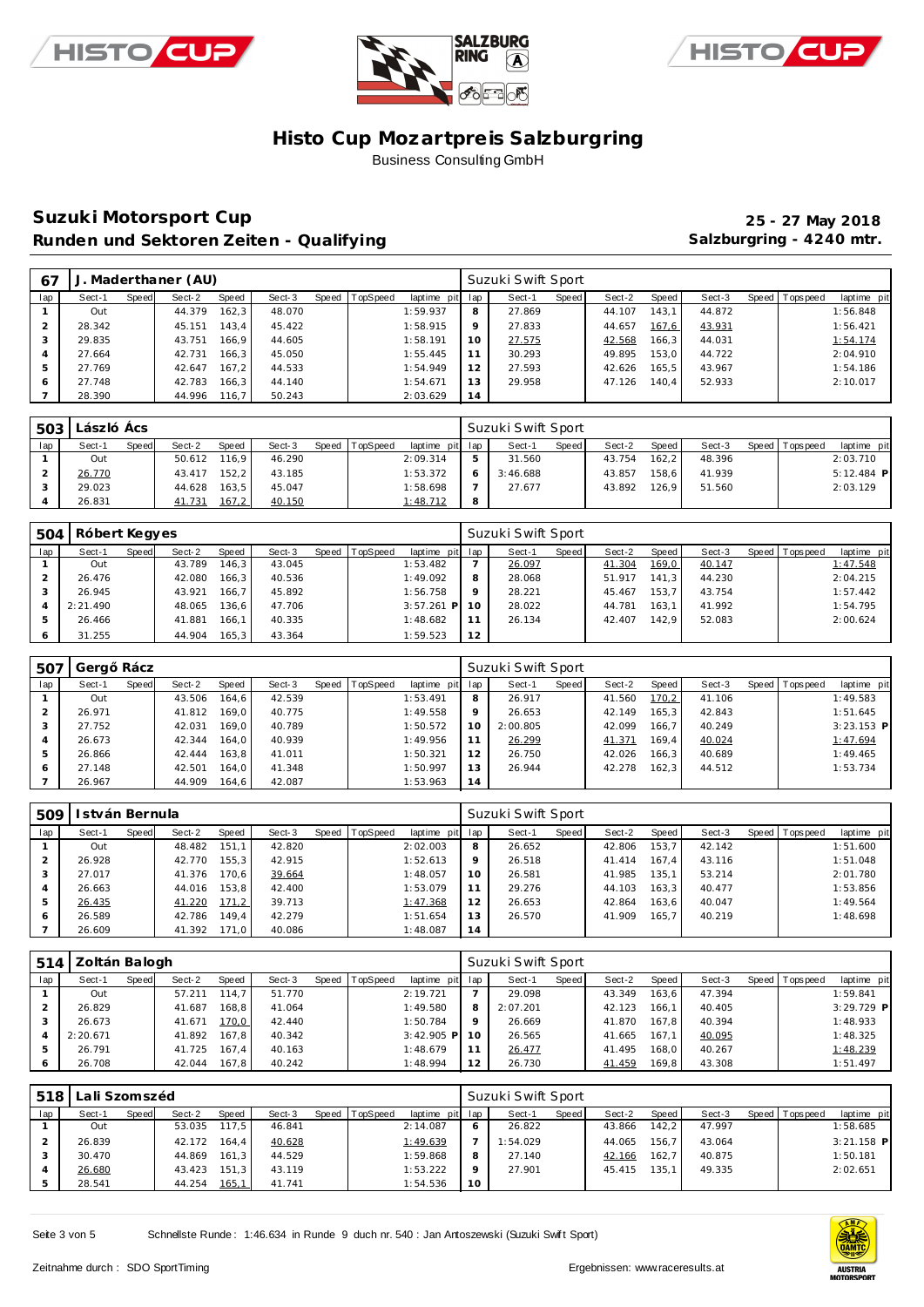





### **Suzuki Motorsport Cup 25 - 27 May 2018** Runden und Sektoren Zeiten - Qualifying **Salzburgring - 4240 mtr.** Salzburgring - 4240 mtr.

| 521 | Benjámin Nagy |       |        |       |        |                |                 | Suzuki Swift Sport |       |        |                    |        |                 |             |
|-----|---------------|-------|--------|-------|--------|----------------|-----------------|--------------------|-------|--------|--------------------|--------|-----------------|-------------|
| lap | Sect-1        | Speed | Sect-2 | Speed | Sect-3 | Speed TopSpeed | laptime pit lap | Sect-1             | Speed | Sect-2 | Speed I            | Sect-3 | Speed Tops peed | laptime pit |
|     | Out           |       | 52.708 | 118.2 | 46.988 |                | 2:13.337        | 34.662             |       | 49.979 | 128.3 <sub>1</sub> | 57.281 |                 | 2:21.922    |
|     | 26.796        |       | 41.631 | 70,0  | 40.531 |                | 1:48.958        |                    |       |        |                    |        |                 |             |

| 531 | Balázs Körmöczi |       |        |       |        |       |                 |                 |         | Suzuki Swift Sport |         |        |       |        |                |              |
|-----|-----------------|-------|--------|-------|--------|-------|-----------------|-----------------|---------|--------------------|---------|--------|-------|--------|----------------|--------------|
| lap | Sect-1          | Speed | Sect-2 | Speed | Sect-3 | Speed | <b>TopSpeed</b> | laptime pit lap |         | Sect-1             | Speed I | Sect-2 | Speed | Sect-3 | Speed Topspeed | laptime pit  |
|     | Out             |       | 56.451 | 101.8 | 49.130 |       |                 | 2:18.439        |         | 28.539             |         | 42.643 | 167.4 | 41.016 |                | 1:52.198     |
|     | 26.855          |       | 42.353 | 165.9 | 40.269 |       |                 | 1:49.477        | 8       | 29.347             |         | 42.139 | 166.3 | 45.257 |                | 1:56.743     |
|     | 26.972          |       | 42.088 | 165.7 | 40.185 |       |                 | 1:49.245        | $\circ$ | 3:04.433           |         | 42.563 | 166.3 | 40.057 |                | $4:27.053$ P |
|     | 26.511          |       | 41.772 | 169,8 | 40.538 |       |                 | 1:48.821        | 10      | 26.725             |         | 41.847 | 168.2 | 39.948 |                | 1:48.520     |
|     | 26.805          |       | 42.418 | 168.2 | 40.045 |       |                 | 1:49.268        | 11      | 27.503             |         | 42.345 | 167.2 | 40.628 |                | 1:50.476     |
|     | 26.839          |       | 42.036 | 168.4 | 40.136 |       |                 | 1:49.011        | 12      | 26.591             |         | 41.940 | 166.7 | 40.098 |                | 1:48.629     |

| 532    | Gerg   | Körm öczi |        |       |        |                |                 |         | Suzuki Swift Sport |         |        |       |          |                 |              |
|--------|--------|-----------|--------|-------|--------|----------------|-----------------|---------|--------------------|---------|--------|-------|----------|-----------------|--------------|
| lap    | Sect-1 | Speed     | Sect-2 | Speed | Sect-3 | Speed TopSpeed | laptime pit lap |         | Sect-1             | Speed I | Sect-2 | Speed | Sect-3   | Speed Tops peed | laptime pit  |
|        | Out    |           | 56.326 | 102.6 | 49.139 |                | 2:18.029        | 8       | 27.550             |         | 43.881 | 164.8 | 45.807   |                 | 1:57.238     |
| $\sim$ | 26.939 |           | 42.068 | 164.9 | 40.485 |                | 1:49.492        | $\circ$ | 2:02.295           |         | 41.655 | 167.2 | 40.399   |                 | $3:24.349$ P |
|        | 27.143 |           | 41.736 | 168,6 | 40.360 |                | 1:49.239        | 10      | 26.691             |         | 41.487 | 167.4 | 40.440   |                 | 1:48.618     |
| 4      | 26.569 |           | 41.549 | 165.9 | 41.128 |                | 1:49.246        |         | 26.645             |         | 41.442 | 167.6 | 40.655   |                 | 1:48.742     |
| 5      | 26.808 |           | 41.755 | 167.6 | 40.225 |                | 1:48.788        | 12      | 26.498             |         | 41.501 | 168.4 | 40.379   |                 | 1:48.378     |
| 6      | 26.873 |           | 41.827 | 168,0 | 40.142 |                | 1:48.842        | 13      | 33.506             |         | 55.577 | 110.5 | 1:09.924 |                 | 2:39.007     |
|        | 26.943 |           | 44.258 | 168.0 | 41.513 |                | 1:52.714        | 14      |                    |         |        |       |          |                 |              |

| 540 | Jan Antoszewski |       |        |       |        |       |          |                 | Suzuki Swift Sport |        |       |        |       |        |  |                 |              |  |  |
|-----|-----------------|-------|--------|-------|--------|-------|----------|-----------------|--------------------|--------|-------|--------|-------|--------|--|-----------------|--------------|--|--|
| lap | Sect-1          | Speed | Sect-2 | Speed | Sect-3 | Speed | TopSpeed | laptime pit lap |                    | Sect-1 | Speed | Sect-2 | Speed | Sect-3 |  | Speed Tops peed | laptime pit  |  |  |
|     | Out             |       | 42.102 | 165.3 | 41.050 |       |          | 1:49.204        | 8                  | 53.506 |       | 59.229 | 154.3 | 40.000 |  |                 | $2:32.735$ P |  |  |
|     | 26.246          |       | 41.370 | 168.8 | 39.303 |       |          | 1:46.919        | $\circ$            | 26.196 |       | 41.074 | 171.0 | 39.364 |  |                 | 1:46.634     |  |  |
|     | 26.278          |       | 42.163 | 167.6 | 39.943 |       |          | 1:48.384        | 10                 | 26.309 |       | 41.682 | 168.8 | 39.970 |  |                 | 1:47.961     |  |  |
| 4   | 26.269          |       | 41.583 | 168.4 | 39.439 |       |          | 1:47.291        |                    | 26.252 |       | 41.047 | 174,5 | 40.067 |  |                 | 1:47.366     |  |  |
| 5   | 26.487          |       | 41.757 | 169.2 | 39.477 |       |          | 1:47.721        | 12                 | 26.696 |       | 41.929 | 172.7 | 39.661 |  |                 | 1:48.286     |  |  |
| 6   | 26.335          |       | 41.294 | 171.4 | 39.744 |       |          | 1:47.373        | 13                 | 26.404 |       | 41.620 | 162.7 | 40.511 |  |                 | 1:48.535     |  |  |
|     | 26.412          |       | 42.117 | 167.4 | 43.658 |       |          | 1:52.187        | 14                 |        |       |        |       |        |  |                 |              |  |  |

| 546 | ı Ádám Lengyel |       |        |       |        |                  |                 | Suzuki Swift Sport |       |        |       |        |                 |              |
|-----|----------------|-------|--------|-------|--------|------------------|-----------------|--------------------|-------|--------|-------|--------|-----------------|--------------|
| lap | Sect-1         | Speed | Sect-2 | Speed | Sect-3 | Speed   TopSpeed | laptime pit lap | Sect-1             | Speed | Sect-2 | Speed | Sect-3 | Speed Tops peed | laptime pit  |
|     | Out            |       | 43.961 | 154.0 | 44.715 |                  | 1:55.129        | 26.455             |       | 42.296 | 162.2 | 41.019 |                 | 1:49.770     |
|     | 26.148         |       | 41.419 | 168.2 | 39.867 |                  | 1:47.434        | 26.361             |       | 41.350 | 168.0 | 40.107 |                 | 1:47.818     |
|     | 26.487         |       | 42.480 | 152.5 | 40.797 |                  | 1:49.764        | 27.115             |       | 43.201 | 158.8 | 46.350 |                 | 1:56.666     |
|     | 27.496         |       | 41.532 | 170,4 | 43.125 |                  | 1:52.153        | 1:36.220           |       | 43.527 | 156.9 | 41.172 |                 | $3:00.919$ P |
|     | 4:10.896       |       | 43.314 | 132.7 | 44.773 |                  | $5:38.983$ P    | 29.332             |       | 43.805 | 119.7 | 43.628 |                 | 1:56.765     |

| 548 | Bendegúz Molnár |       |        |       |        |       |          |              | Suzuki Swift Sport |        |       |        |        |        |  |                |             |  |
|-----|-----------------|-------|--------|-------|--------|-------|----------|--------------|--------------------|--------|-------|--------|--------|--------|--|----------------|-------------|--|
| lap | Sect-1          | Speed | Sect-2 | Speed | Sect-3 | Speed | TopSpeed | laptime      | pit lap            | Sect-1 | Speed | Sect-2 | Speed  | Sect-3 |  | Speed Topspeed | laptime pit |  |
|     | Out             |       | 44.439 | 154.3 | 44.111 |       |          | 1:55.520     |                    | 26.496 |       | 42.882 | 147.4  | 42.321 |  |                | 1:51.699    |  |
|     | 26.534          |       | 42.793 | 146.5 | 41.103 |       |          | 1:50.430     | 8                  | 26.244 |       | 41.443 | 169.4  | 39.854 |  |                | 1:47.541    |  |
|     | 26.160          |       | 41.407 | 169,2 | 39.784 |       |          | 1:47.351     | $\circ$            | 28.594 |       | 48.129 | 152.4  | 40.585 |  |                | 1:57.308    |  |
|     | 26.587          |       | 43.755 | 147.7 | 43.905 |       |          | 1:54.247     | 10                 | 26.345 |       | 41.540 | 169.01 | 39.963 |  |                | 1:47.848    |  |
|     | 4:09.164        |       | 42.283 | 130,3 | 45.845 |       |          | $5:37.292$ P |                    | 32.511 |       | 42.120 | 165.9  | 43.790 |  |                | 1:58.421    |  |
|     | 26.707          |       | 42.259 | 154.8 | 40.434 |       |          | 1:49.400     | 12                 |        |       |        |        |        |  |                |             |  |

| 572 | Ádám Vincze |       |        |       |        |                |                 | Suzuki Swift Sport |          |       |        |       |        |  |                |              |
|-----|-------------|-------|--------|-------|--------|----------------|-----------------|--------------------|----------|-------|--------|-------|--------|--|----------------|--------------|
| lap | Sect-1      | Speed | Sect-2 | Speed | Sect-3 | Speed TopSpeed | laptime pit lap |                    | Sect-1   | Speed | Sect-2 | Speed | Sect-3 |  | Speed Topspeed | laptime pit  |
|     | Out         |       | 57.467 | 103.1 | 51.921 |                | 2:19.115        |                    | 26.408   |       | 41.299 | 170.4 | 40.123 |  |                | 1:47.830     |
|     | 26.640      |       | 41.098 | 174,3 | 40.079 |                | 1:47.817        | 8                  | 26.355   |       | 41.326 | 169.6 | 40.193 |  |                | 1:47.874     |
|     | 26.531      |       | 41.741 | 171.0 | 45.108 |                | 1:53.380        | $\Omega$           | 26.235   |       | 41.404 | 169.8 | 39.994 |  |                | 1:47.633     |
|     | 2:30.732    |       | 41.953 | 167.6 | 40.504 |                | $3:53.189$ P    |                    | 28.731   |       | 46.288 | 133.8 | 50.297 |  |                | 2:05.316     |
|     | 26.436      |       | 41.625 | 168.6 | 40.182 |                | 1:48.243        |                    | 1:48.958 |       | 41.342 | 171.0 | 40.147 |  |                | $3:10.447$ P |
|     | 26.289      |       | 41.515 | 168.8 | 40.120 |                | 1:47.924        | 12                 | 26.443   |       | 41.399 | 170.6 | 40.036 |  |                | 1:47.878     |

|     | 577   Balázs Fekete<br>Speed TopSpeed |       |              |       |        |  |  |                 | Suzuki Swift Sport |        |       |        |       |        |  |                   |             |
|-----|---------------------------------------|-------|--------------|-------|--------|--|--|-----------------|--------------------|--------|-------|--------|-------|--------|--|-------------------|-------------|
| lap | Sect-1                                | Speed | Sect-2       | Speed | Sect-3 |  |  | laptime pit lap |                    | Sect-1 | Speed | Sect-2 | Speed | Sect-3 |  | Speed   Tops peed | laptime pit |
|     | Out                                   |       | 48.242 157,0 |       | 43.333 |  |  | 2:01.827        |                    | 26.771 |       | 42.047 | 166,3 | 40.393 |  |                   | : 49.211    |

Seite 4 von 5 Schnellste Runde : 1:46.634 in Runde 9 duch nr. 540 : Jan Antoszewski (Suzuki Swift Sport)